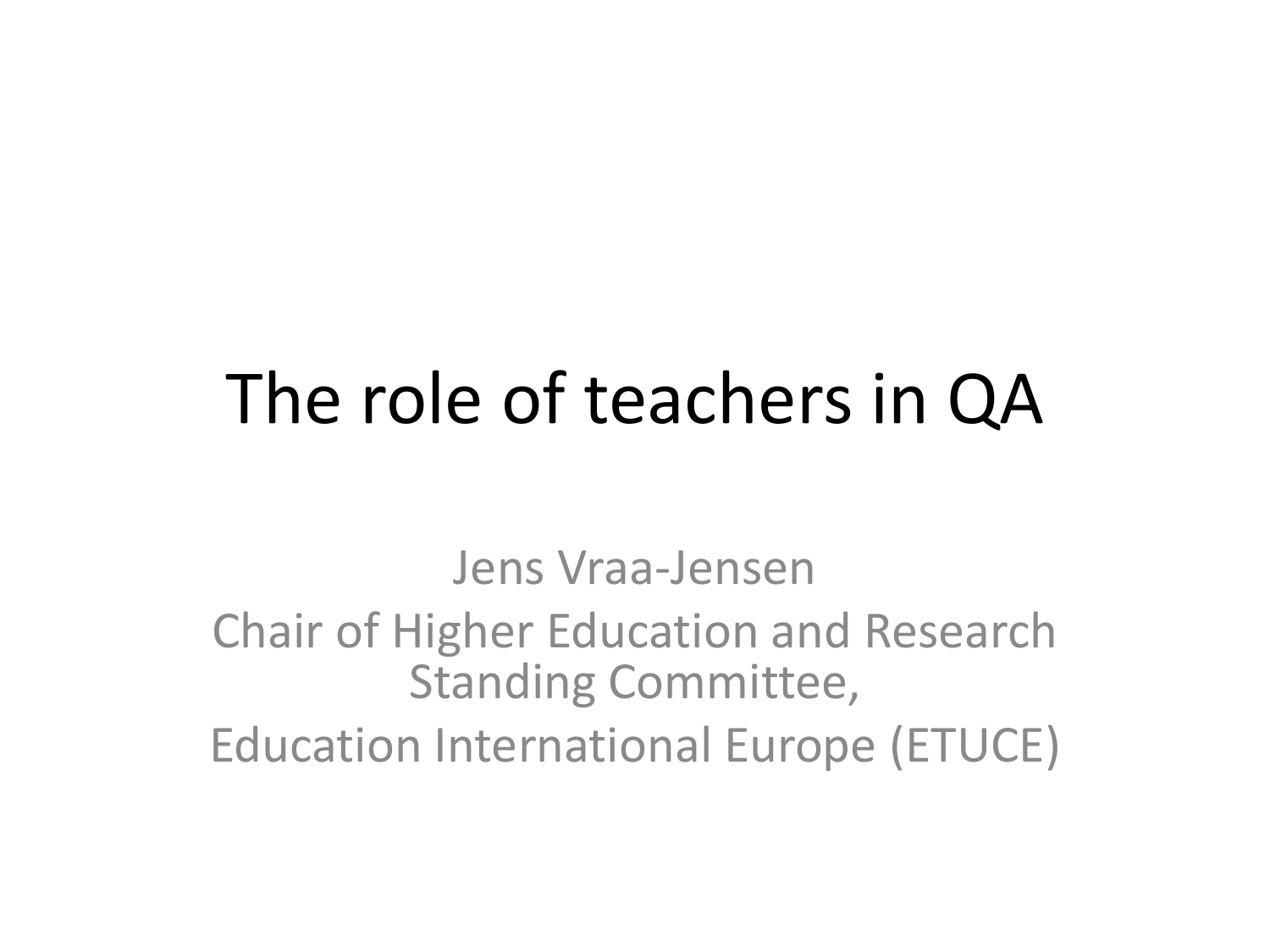### ESG 2015 include reference to the learning environment and relevant links to research and innovation

- More focus on internal QA and quality culture
- Guideline 1.3: Student-centred learning, teaching and assessment
	- respects and attends to the **diversity of students** and their needs, enabling flexible learning paths
	- considers and uses **different modes of delivery**, where appropriate
	- flexibly uses a variety of **pedagogical methods**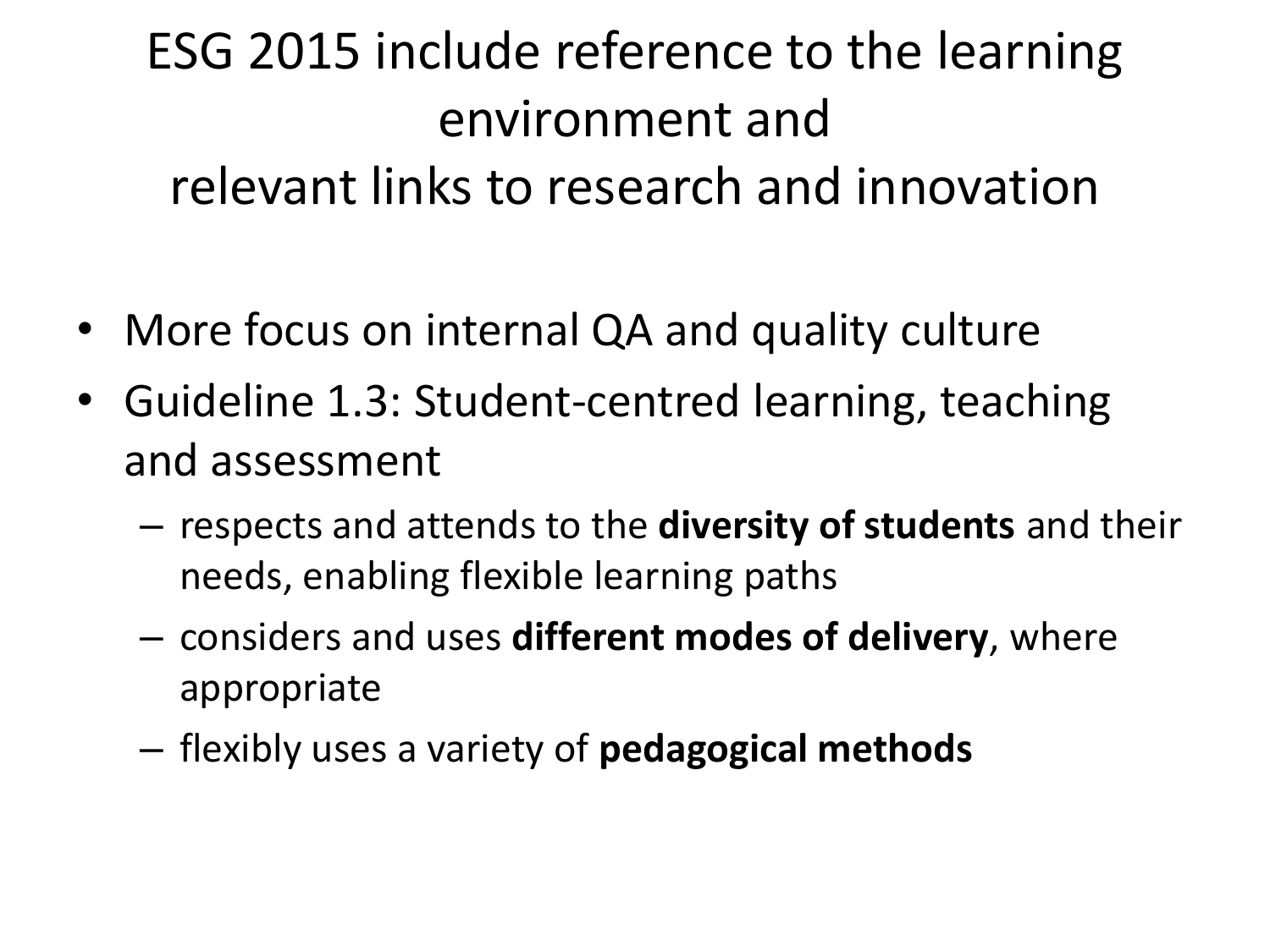### Standard 1.5 on Teaching Staff

Need to set up a **supportive environment** that allows teaching staff to carry out their work effectively.

Such an environment

- sets up and follows clear, transparent and fair processes for **staff recruitment and conditions of employment** that recognise the importance of teaching;

- offers opportunities for and promotes the **professional development** of teaching staff;

- encourages scholarly activity to strengthen the **link between education and research**;

- encourages innovation in **teaching methods** and the use of new technologies.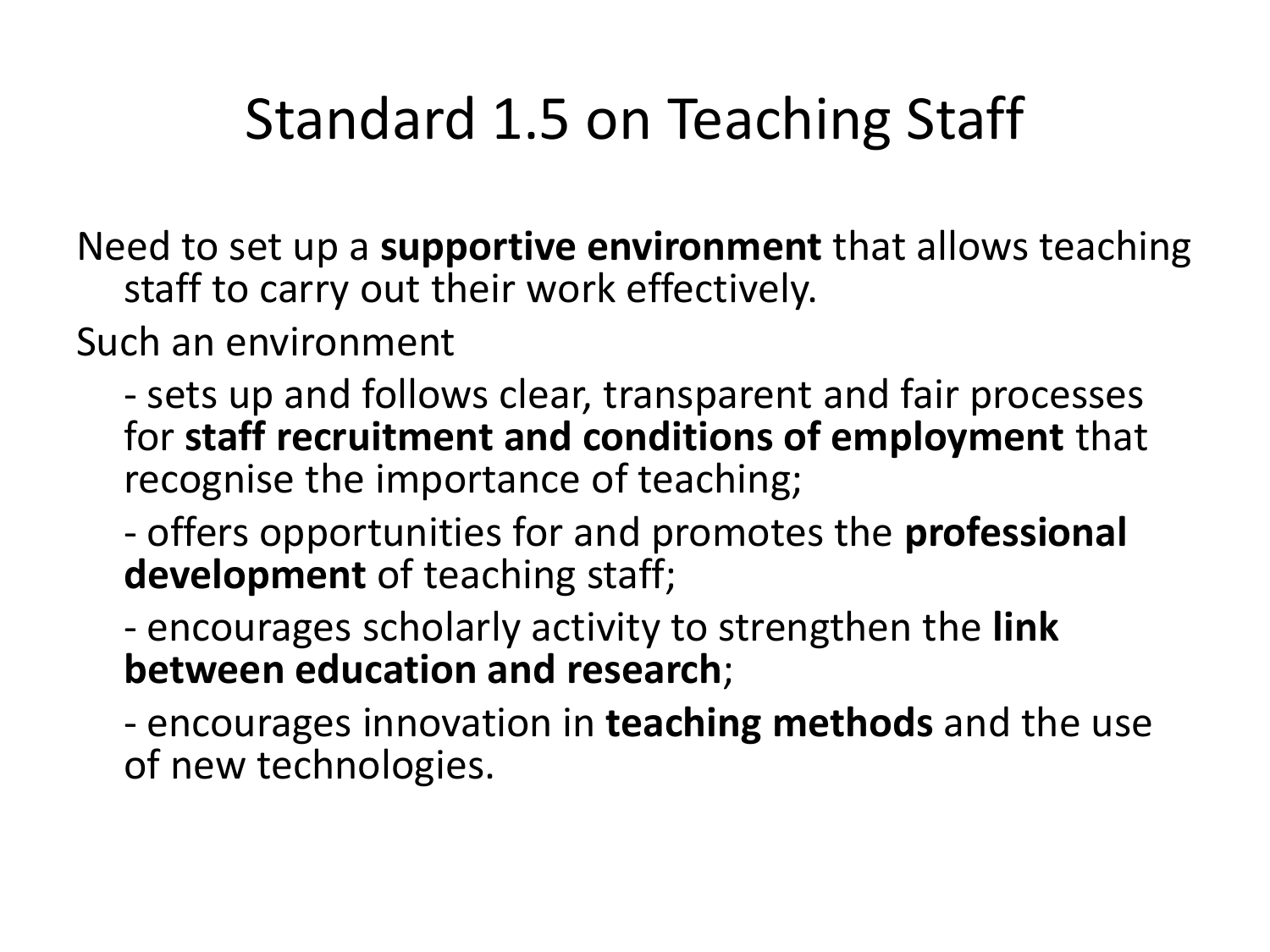# Implications of SCL

- No standardised tests or curriculum
- No "one size fits all" approach to planning and study-structure
- Respect for and protection of academic freedom – including the freedom to learn for the students
- Continuous professional development
- Time to prepare and evaluate classes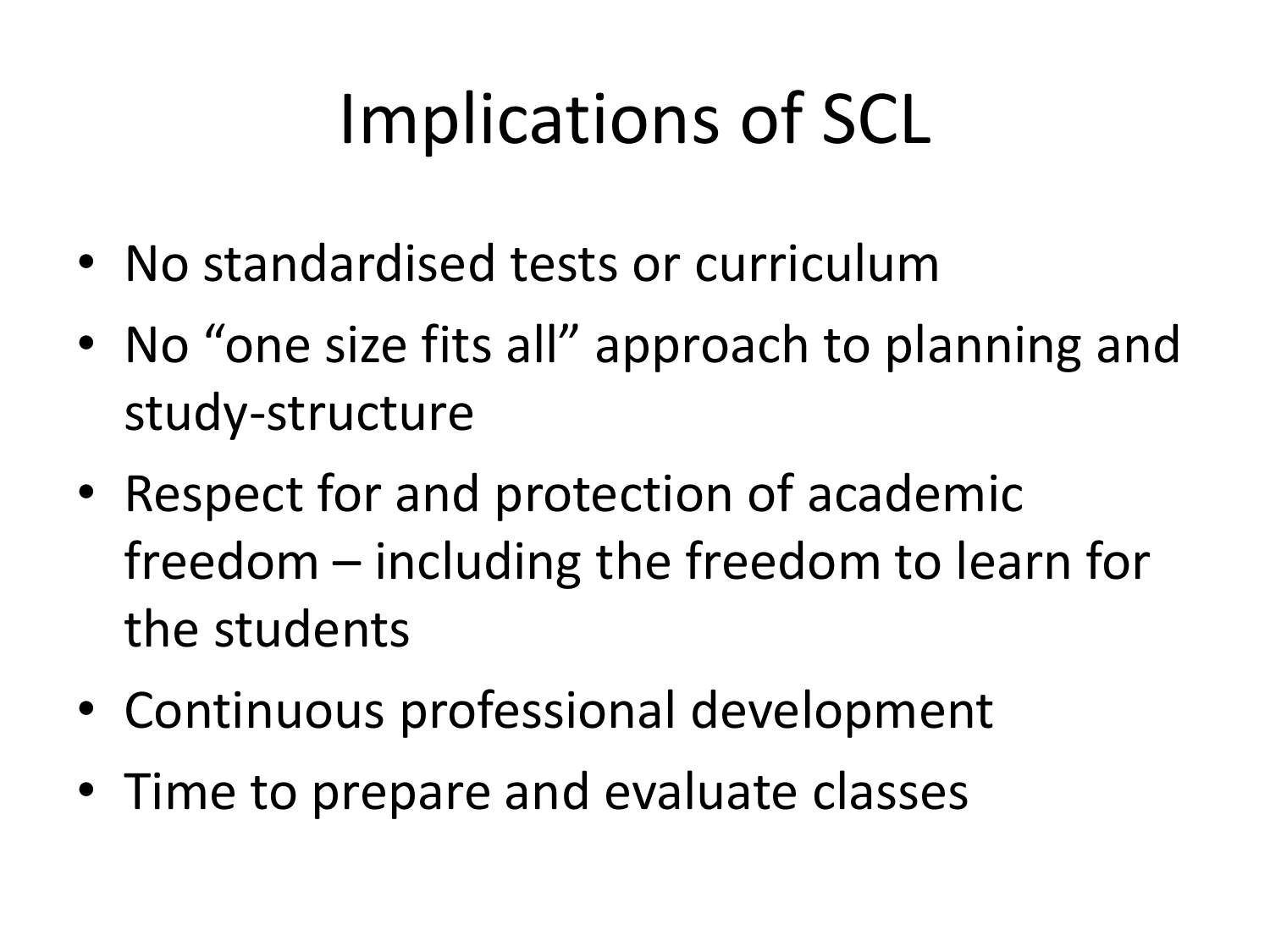## SCL, quality and efficiency of learning

- Standardised or teacher centred:
	- Memorising or rote learning only for the next exam
	- Not necessary a deeper understanding
- Student centred:
	- Students striving for understanding

(Gibbs and Coffey 2004; *Active Learning in Higher Education, 5: 87–100.*)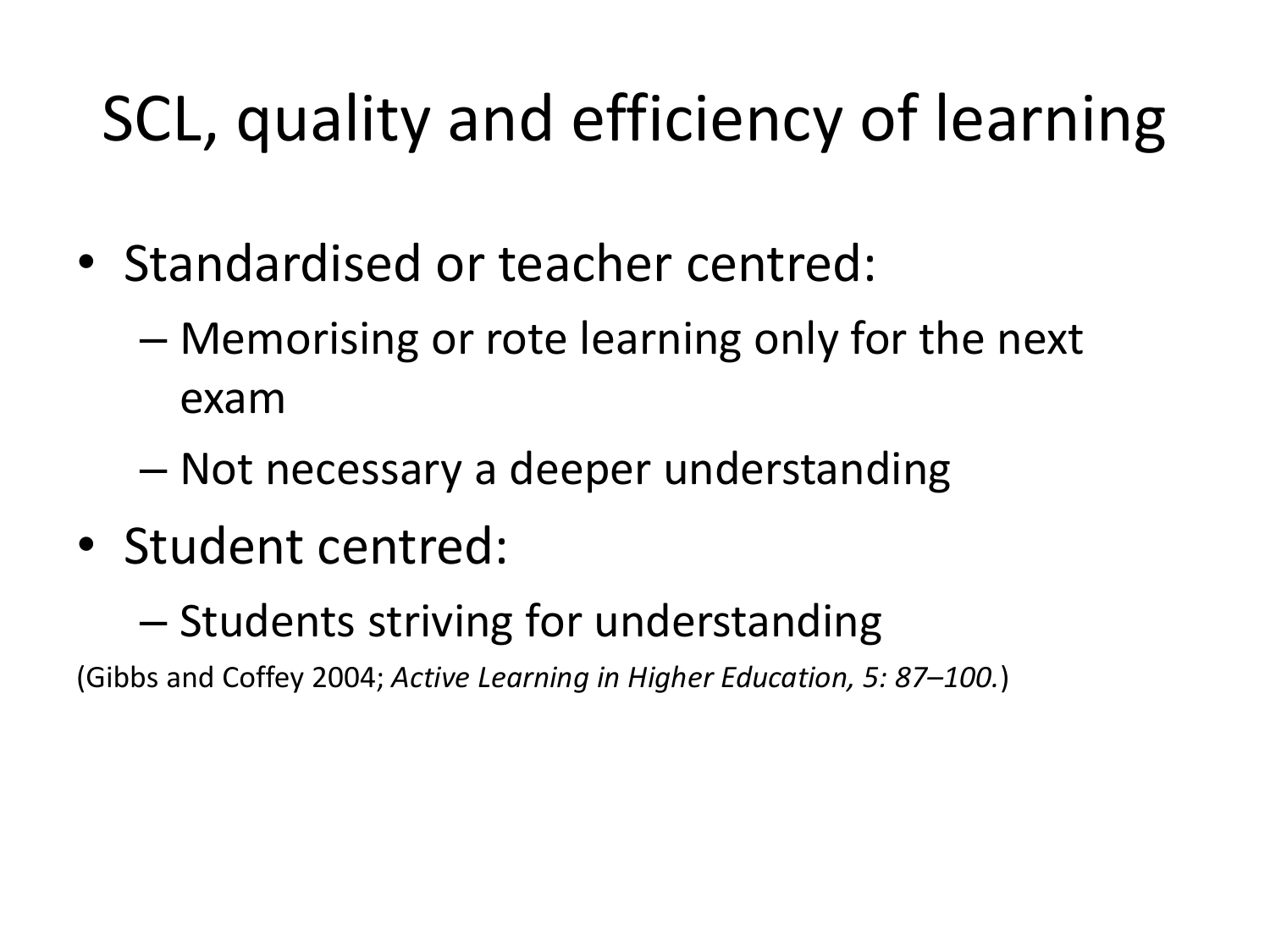### Supporting teachers in making SCL a reality

- EI study by Marie Clarke (2015): *Creating a Supportive Working Environment in European Higher Education* set the following recommendations in relation to teaching:
	- There is a need for **more investment in activities that support the teaching function** and provide academics with high quality pedagogical support that focuses directly on their practice.
	- Make available **specialised training** to academics so that they can deal with students who are presenting with diverse needs.
	- All higher education institutions should make specific and public **commitments to the teaching role** of academics.
	- All higher education institutions should **support research led teaching**.
	- Higher education institutions should recognise **teaching as a legitimate career progression route.**
	- Higher education institutions should prioritise the **evaluation of teaching**. Such evaluations should facilitate academics in the **improvement of their pedagogical activities**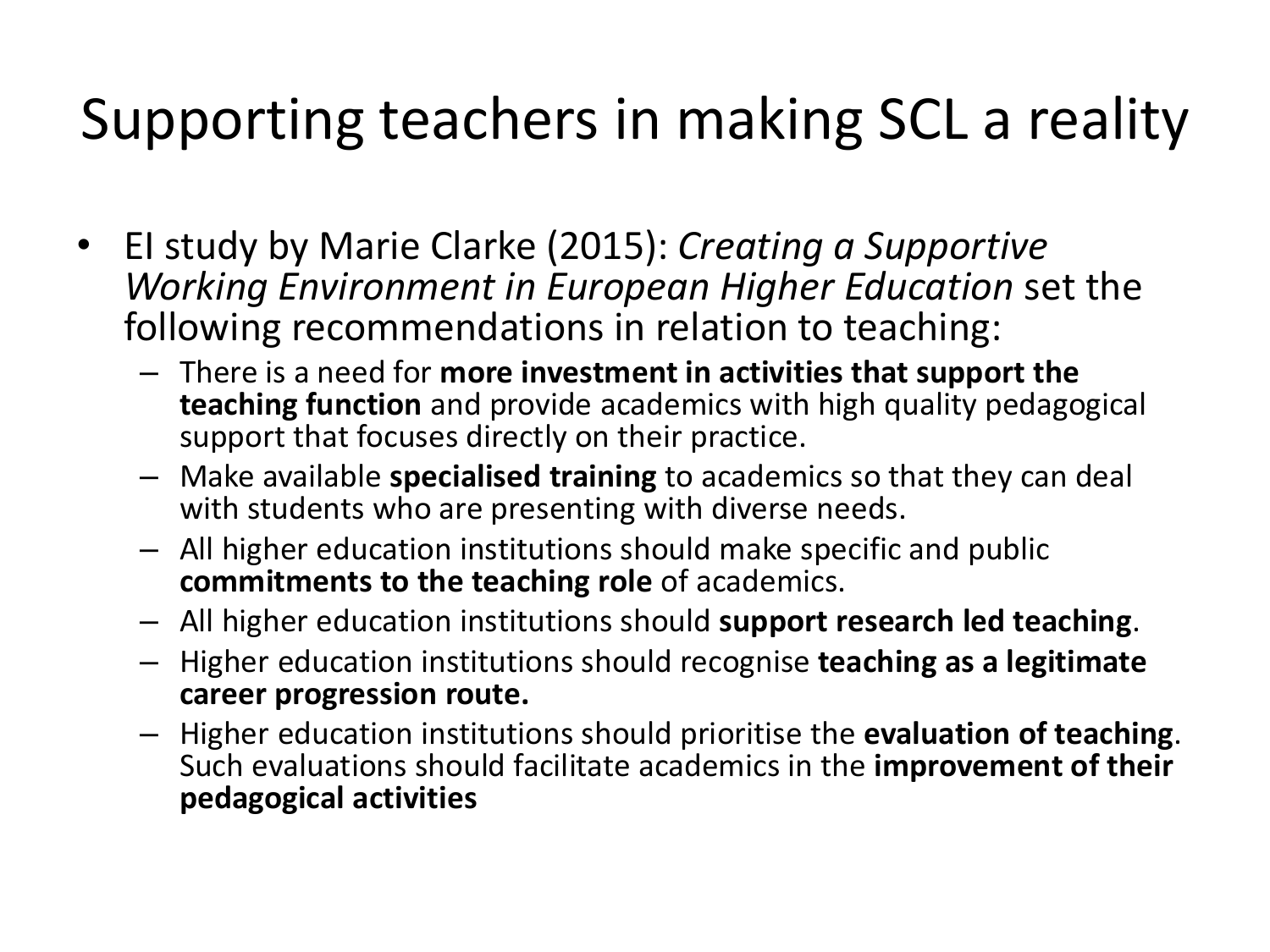#### More general recommendations

- There is a need for **greater investment in the higher education sector** in national and European contexts.
- Eliminate the proliferation of **fixed term contracts** in the sector and create a more **stable profession** that will attract young people.
- Create conditions that promote **equality among colleagues** so contract staff does not feel undervalued.
- Provide adequate supports so academics can achieve a **work life balance.**
- Higher education institutions need to develop systems so that academics can be **actively involved in decision-making processes**  with reference to research priorities, budgets, promotion and tenure.
- Higher education institutions need to develop procedures that will focus on **building collegiality** among all staff.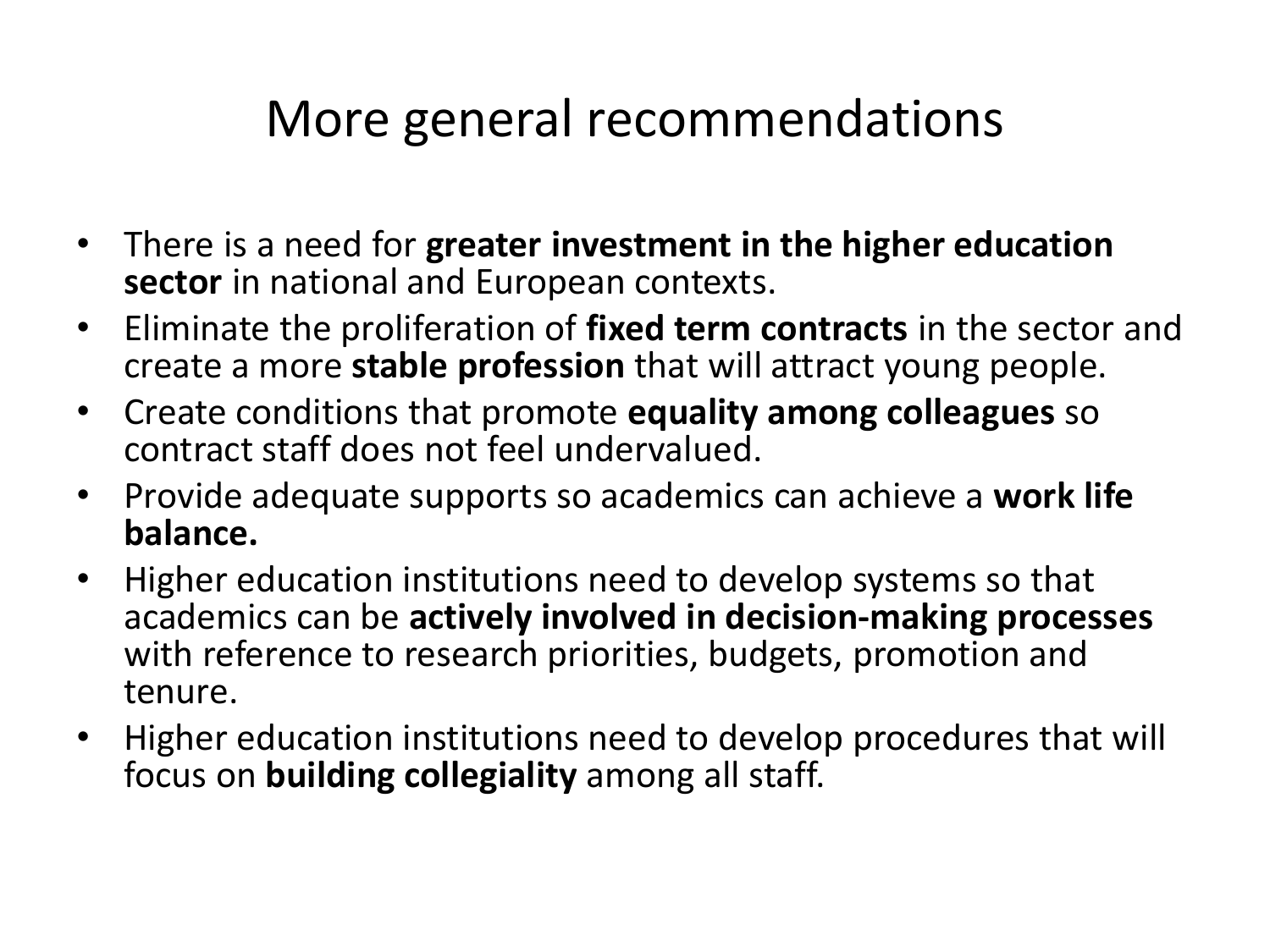#### Status of Higher Education Teaching Personnel

Article 6 of the UNESCO 1997-Recommendation:

*Teaching in higher education is a profession: it is a form of public service that requires of higher education personnel expert knowledge and specialized skills acquired and maintained through rigorous and lifelong study and research; it also calls for a sense of personal and institutional responsibility for the education and welfare of students and of the community at large and for a commitment to high professional standards in scholarship and research.*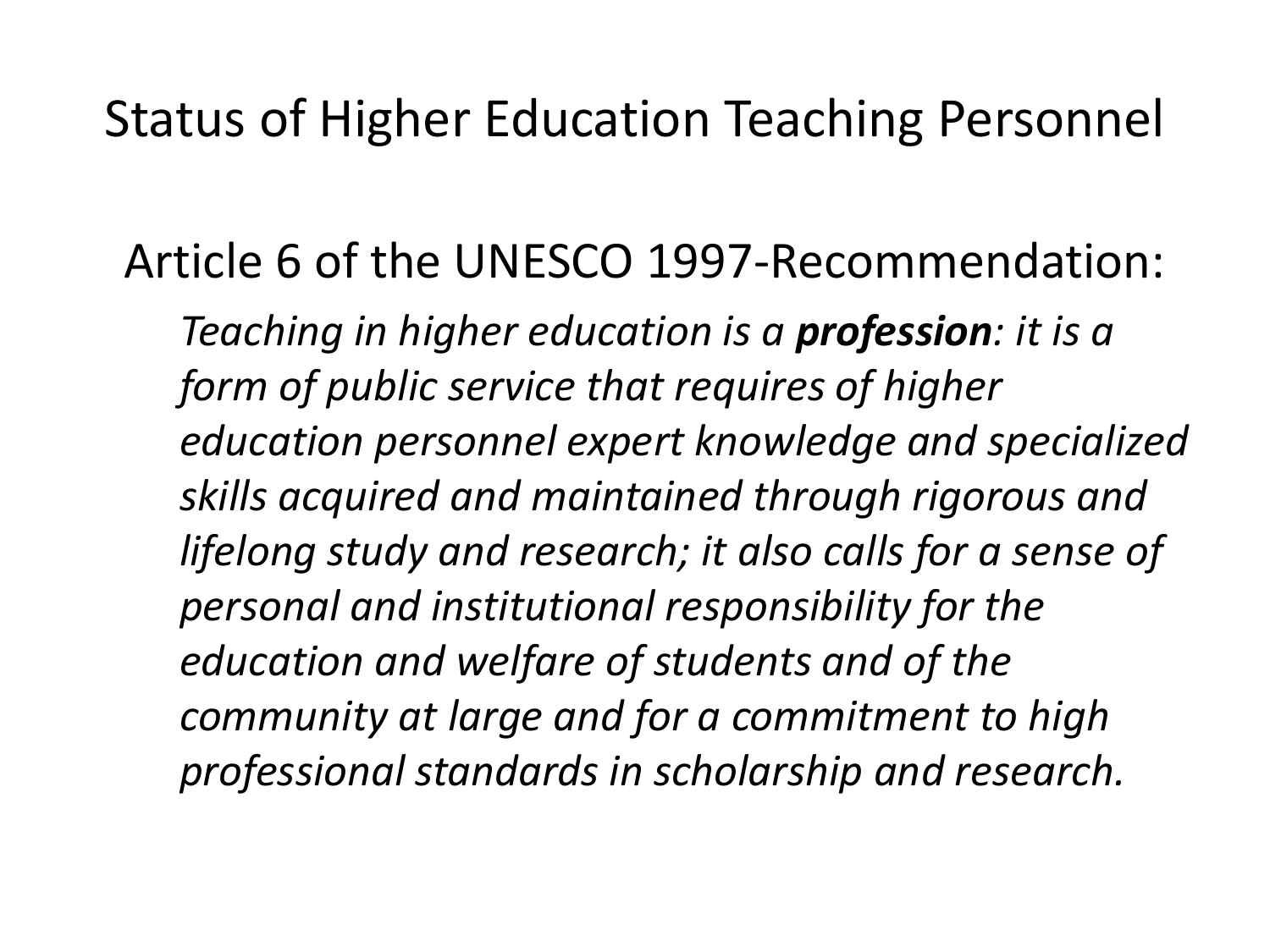### Conclusions on the role of the teacher

- Connect teaching and research for providing highest relevance and quality, based on the latest research
- Meet the different needs of a more diversified student body
- Use freedom to adjust curriculum and pedagogy for the benefit of higher understanding
- Prepare and evaluate all classes, and insist on time to such activities
- Participate in continuous professional development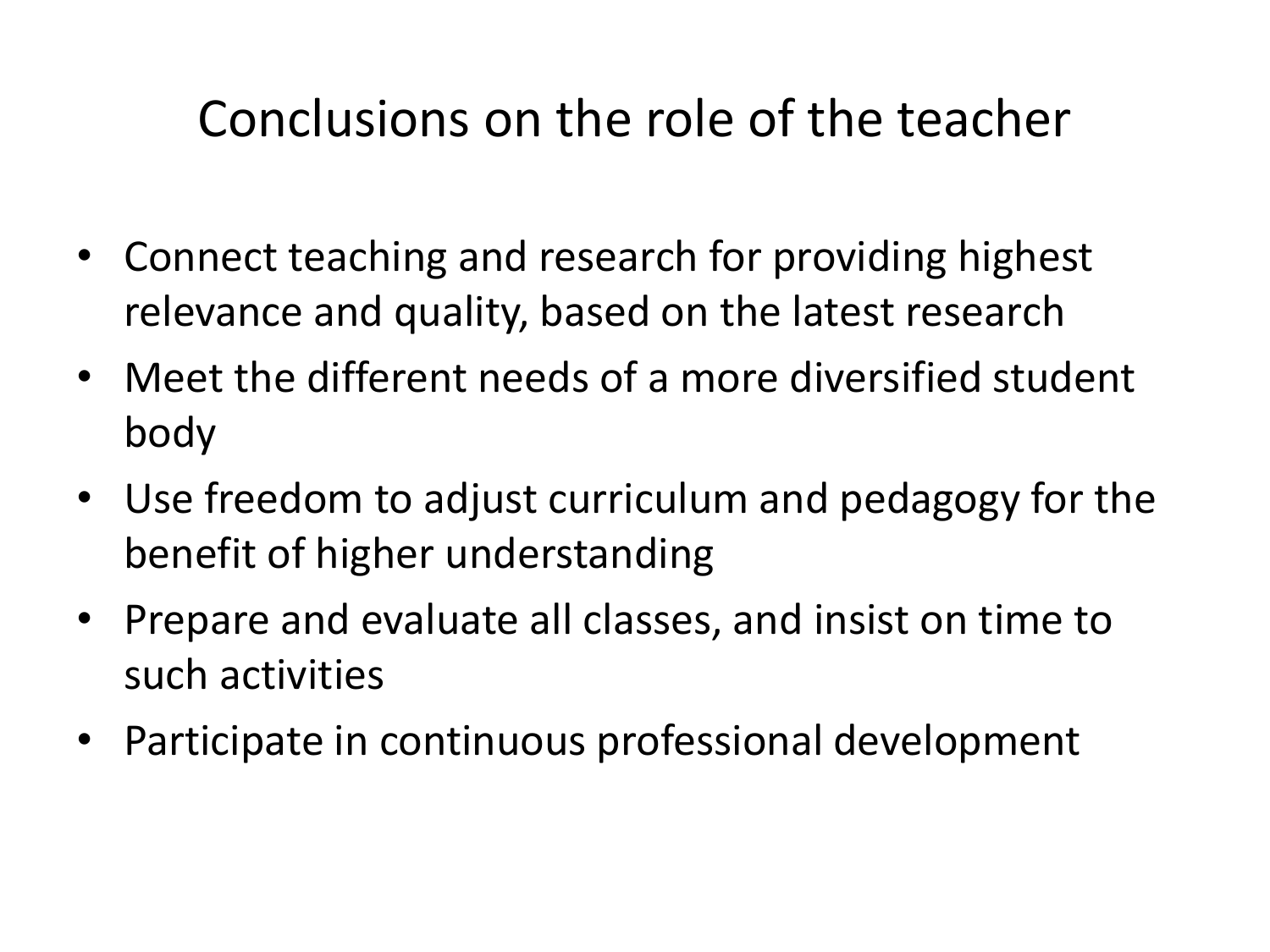### Lessons for academic staff from ESG 2015

- Higher focus on creating an institutional quality culture than ESG 2005
- Quality is a process created in the classrooms on campus or virtual
- Standard 1.5 regulating conditions for staff including recruitment and an adjustment of the traditional academic career
- Find a new way to more prominence to teaching without just adding another system of reporting and documentation